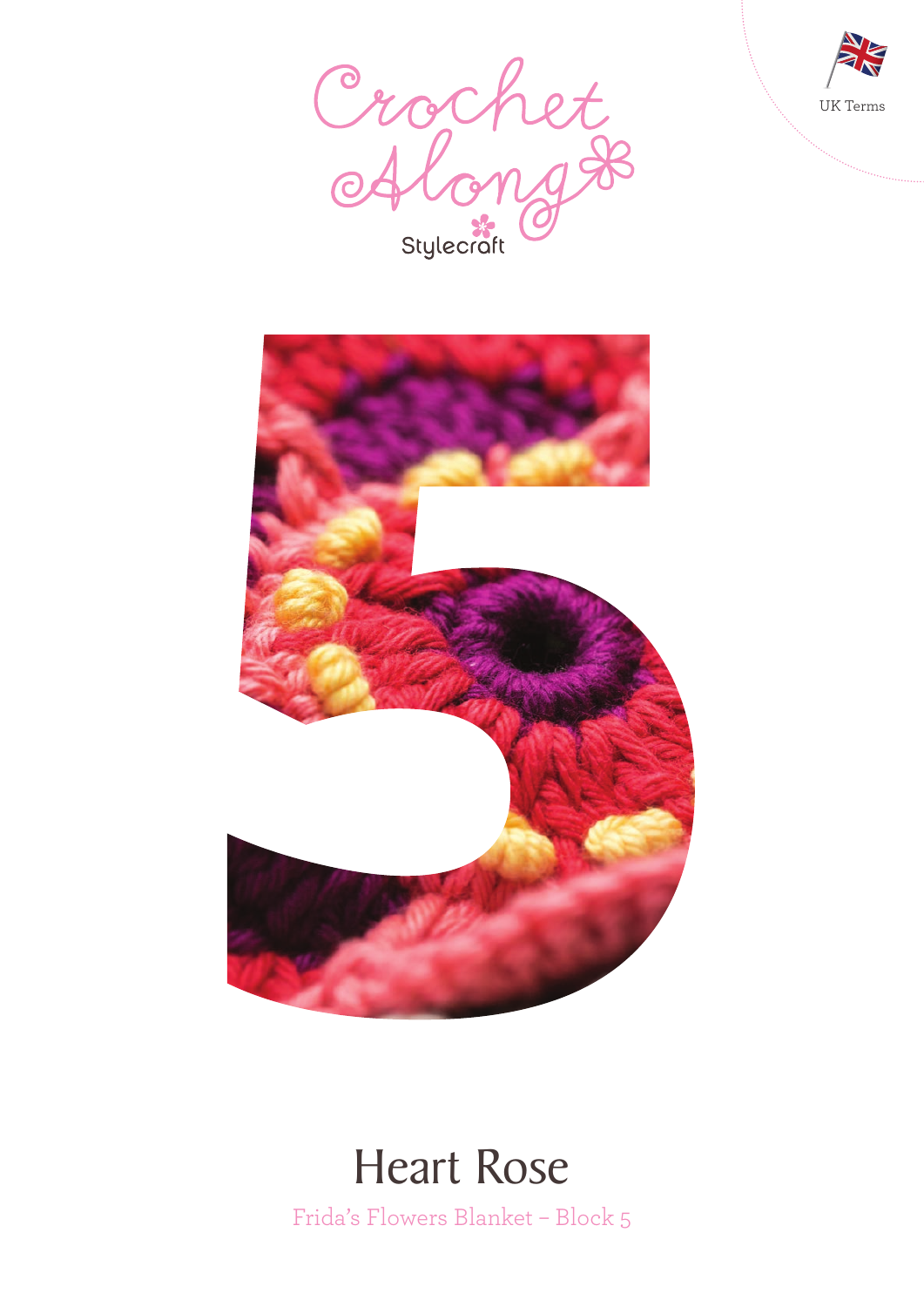Crochet Along &

# Block 5 – Heart Rose

In 1939 Frida Kahlo painted a canvas that she named 'The Two Fridas'. Frida painted it after her divorce from Diego and it shows one version of herself wearing an exposed heart, the other version of herself with a strong heart. The painting represents suffering versus strength and resilience.

When I first started working on the design for this blanket, and was therefore looking at traditional Mexican fabrics and iconography, I came across designs which featured the heart shape. The sacred heart motif is one of the most common motifs in religious Mexican folk art and, within the Catholic religion, it represents the physical heart of Jesus as a symbol of his divine love for humanity.

Trying to incorporate a heart shape into the design presented me with a problem in that the shape of it would mean the blanket design would have a definite top and lower edge in order for the heart shape to sit in the right position. I played with heart shapes a lot, but in the end I decided it simply didn't fit within the design. However, I realised that the shape would work perfectly as a flower petal and set about designing this piece 'Heart Rose'.

This is one of my favourite pieces within the design and once again it starts with those fabulous popcorn stitches made at the centre of Block 2.



The next block will be available 14 June.

# **EQUIPMENT**

4mm hook used throughout Sewing needle

# **MEASUREMENT**

Pre blocked – 19.5cm wide at widest point

# **ABBREVIATIONS**

**ch(s)** chain(s) **cm** centimetre(s) **dc** double crochet **dtr** double treble **htr** half treble **RS** right side **sp(s)** space(s) **ss** slip stitch

**st(s)** stitch(es) **tch** turning chain **tr** treble **tr3tog** work 3 treble sts together ( 2 sts decreased) **WS** wrong side

#### **NOTES:**

# **Fastening Off and rejoining Yarn**

You will achieve a much neater color change if you complete rounds and fasten off the yarn, rather than joining mid stitch. When fastening off a yarn at the end of a round, the slip stitch that you have made to join can look like a stitch when you are working the following round. Make sure you count correctly and do not count the slip stitch as a stitch when working subsequent rounds.

1

# **Dealing with yarn ends**

I tend to sew yarn ends in as I go along—doing this makes the finishing process much easier as you will have less to do. Sewing yarn ends in as you go along also means that you are less likely to lose stitches or make errors with your tension.

#### **Joining your pieces**

You will join them together using double crochet and a 4mm hook. To save yarn, you could use slip stitch instead, but will need to use a larger hook (4.5mm).

When joining, corner sts on the motifs need to be used more than once.

#### **Pattern Note**

MP: Make Popcorn Make 5tr, remove hook from last loop. Making sure that the stitch does not unravel, insert hook into top of 1st treble of 5tr group from the front. Place the yarn loop from the top of the 5th treble back onto the hook so that there are 2 'sts' on the hook. Wrap yarn round hook and draw through to form a popcorn.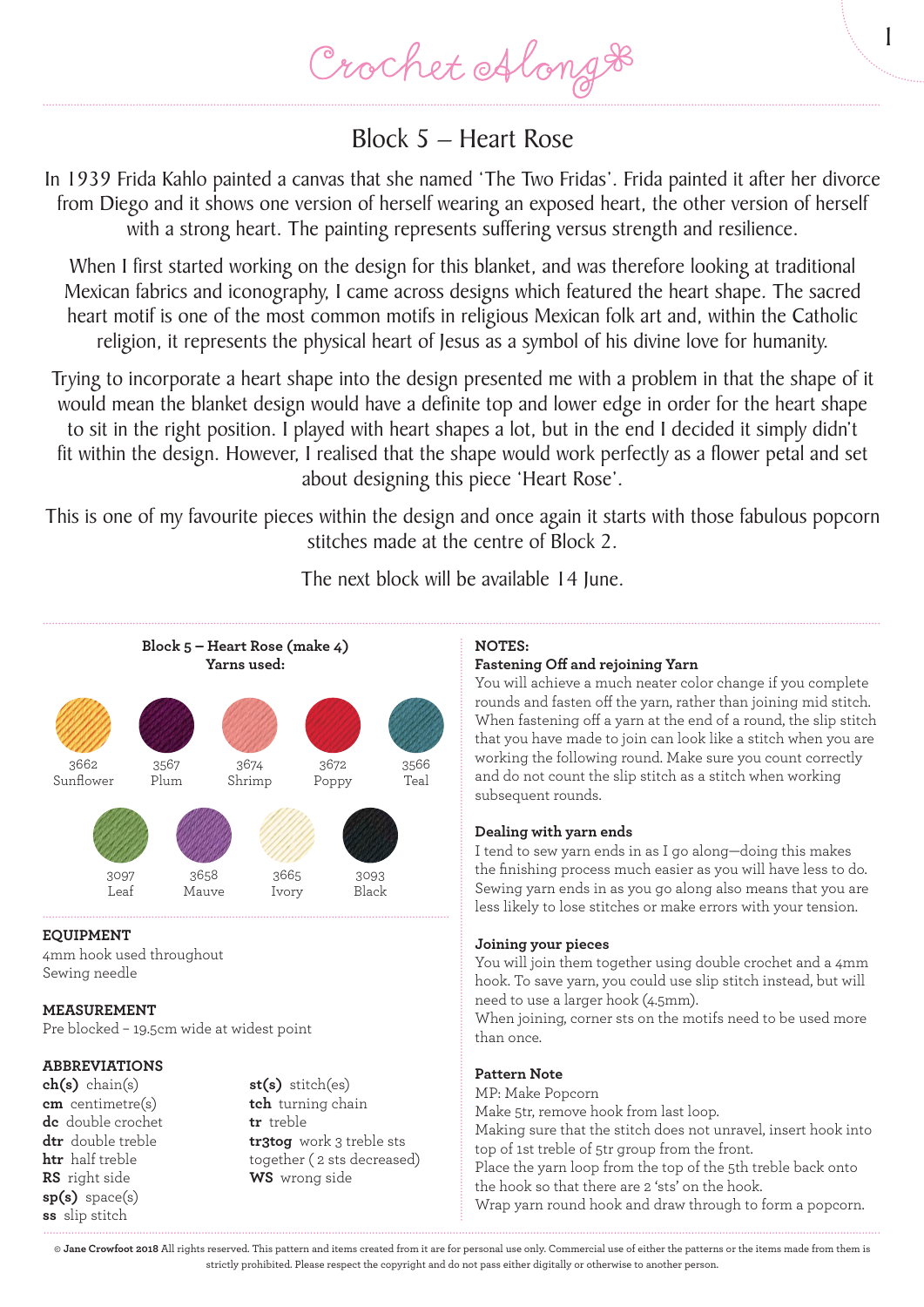Crochet Along #

**Block 5 – Heart Rose (make 4)**





**Although every effort has been made to ensure that instructions are correct, Stylecraft cannot accept any liabilities. In the unlikely event that there are errors in the patterns we will work as quickly as possible to issue an addenda.**

**Stylecraft cannot accept responsibility for the result of using any other yarn.**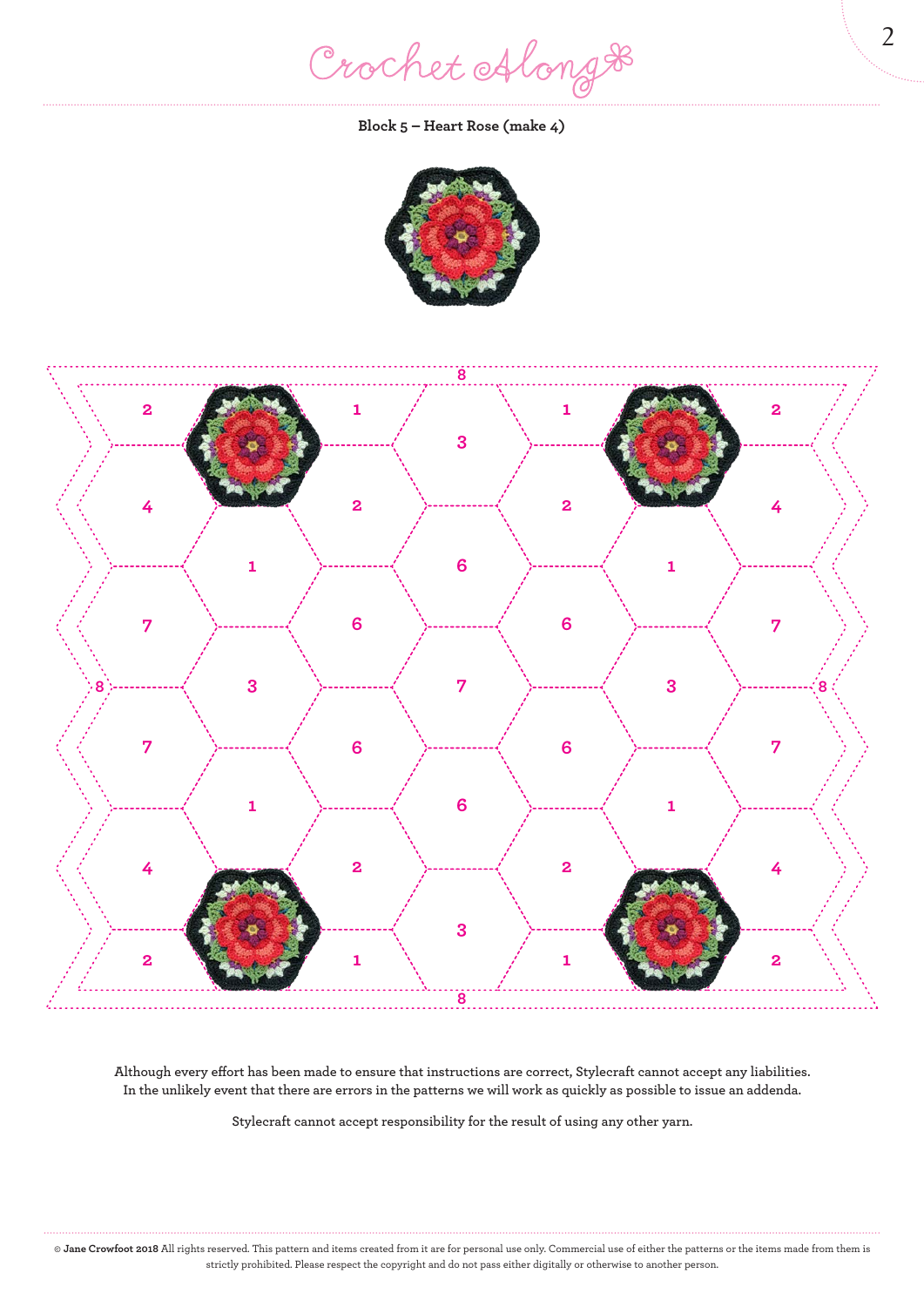Crochet Along #

#### **METHOD**

Using Sunflower & **4mm** hook make 5ch, join with a ss to form a ring

**Foundation Round:** 1ch (does not count as a st), 12dc into ring, ss to join, fasten off (12sts)

**Round 1:** Using Plum, join yarn into any st by working 1ch + 2ch (counts as 1st tr of popcorn), MP into same st, 3ch, skip next st, \* MP into next st, 3ch, skip next st; repeat from \* to end, ss to join, fasten off (6 popcorns made)



**Round 2:** Using Poppy join yarn into any 3ch sp by working 1ch + 2ch (counts as 1tr), 5tr into same ch sp, 6tr into each ch sp to end, ss to join, fasten off (36sts)



**Round 3:** Using Shrimp join yarn into top of 2nd tr of any 6tr group made on previous round by working 1ch + 1ch (counts as 1htr), \* 2tr into each next 3sts, 1htr into next st, 1ch, skip next st, 1htr into next st; repeat from \* to end, omitting 1htr on final pattern repeat, ss to 2nd ch of 2ch at beginning of round join, fasten off (48sts)



**Round 4:** Using Poppy join yarn into st sp between any 2 groups of 6tr made on Round 2 (also worked using Poppy) by working 1ch (counts as 1 spike dc) be careful not to over pull this stitch as it could come loose, \* skip ch made on previous round (this is now covered by the spike dc) & skip st at top of next htr, 1dc & 1htr into next st, 3tr into next st, 1htr into next st, ss into next st, 1htr into next st, 3tr into next st, 1htr & 1dc into next st, spike dc into st sp made between next 2 groups of 6tr made on Round 2; repeat from \* to end, omitting last spike

dc on final pattern repeat, ss to join, fasten off (84sts)



Measurement: 10-10.5cm across centre – widest point of petal to petal

**Round 5:** Using Teal and working at the reverse side of the flower (but with RS facing) join yarn around the reverse side of the spiked dc made on Round 4 (Poppy) by working 1ch (does not count as a st), 1dc into same st, \* 4ch, 1dtr into dc at base of 4ch, 4ch, ss into same dc, 7ch, 1dc into reverse side of next spiked dc as before; repeat from \* to end, omitting last 1dc on final pattern repeat, ss to join, fasten off (base for 6 leaves complete)









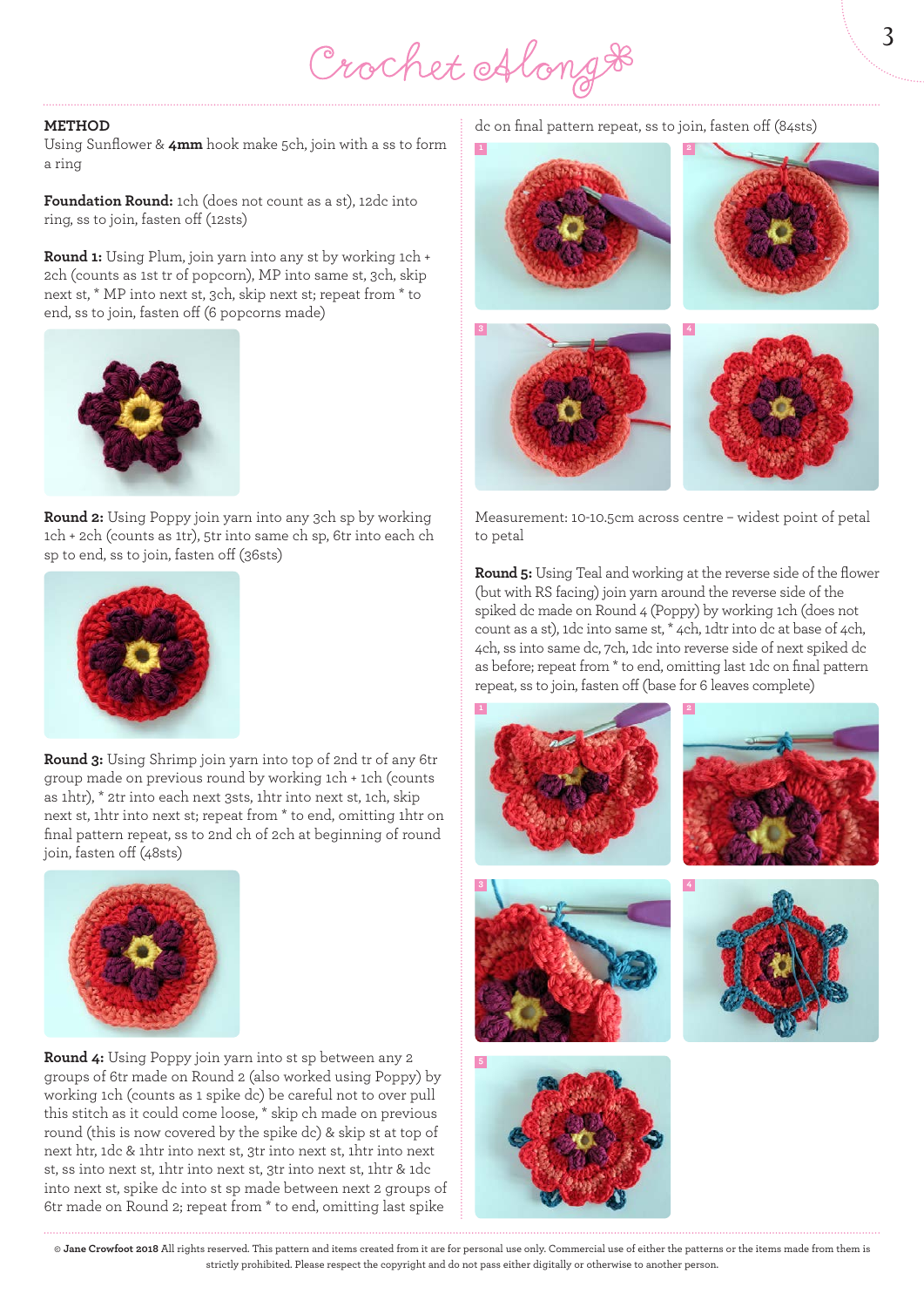# Crochet Along &

**Round 6:** Using Leaf join yarn into 4th ch of any 7ch made on previous round by working 1ch (does not count as a st), 1dc into same ch, \* 1ch, 1tr into next ch sp (between 4ch & dtr), 1ch, [1tr, 1ch into same ch sp] 3 times, 1tr into same ch sp, 3ch, ss into st at base of 3ch to make picot, [1tr, 1ch into next ch sp] 5 times, skip 3ch of 7ch made on previous round, 1dc into next ch; repeat from \* to end, omitting last dc on final pattern repeat, ss to join, fasten off (6 leaves complete)



**Round 7:** Using Sunflower join yarn into top of any dc made between leaves on previous round by working 1ch + 2ch (counts as 1tr), 4tr into same st, \* 7ch behind leaf, 5tr into next dc; repeat from \* to end, omitting last 5tr on final pattern repeat, ss to join, fasten off (30tr & 6 x 7ch sps)



**Round 8:** Using Mauve join yarn into 4th ch of any 7ch made on previous round by working 1ch (does not counts as a st), 1dc into same ch, \* 3ch, skip next tr, 1htr into next st, 2htr into each next 2sts, 1htr into next st, 3ch, skip 3ch of 7ch made on previous round, 1dc into next ch; repeat from \* omitting last dc on final pattern repeat, ss to join, fasten off (36 htr & 12 x 3ch sps)



Note: The last round may cause your crochet to form a slight cup shape – this should settle down on the next round, but it is worth keeping your eye on it. If your crochet does not settle down by the end of Round 9, try making your chain stitches a little looser on Round 8 & 9.

**Round 9:** Using Ivory join yarn into any dc made on previous round by working 1ch (does not counts as a st), 1dc into same st, \* 3ch, skip next 2htr (the ch leading into the first htr & the st at the top of the second htr), [tr3tog into next st, 3ch] 3 times, skip 1htr & 3ch, 1dc into next dc; repeat from \* omitting last dc on final pattern repeat, ss to join, fasten off





**Round 10:** Using Black join yarn into ch sp before any central tr3tog group made on previous round by working 1ch + 2ch (counts as a 1tr), \* 5tr into next ch sp, [4tr into next ch sp] twice, 5tr into next ch sp; repeat from \* to end, omitting 1tr on final pattern repeat, ss to join, do not fasten off (108sts)







**Round 11:** 1ch (does not count as a st), 3dc into next st, \* 1dc into each next 8sts, 1htr into centre of picot made at top of leaf made on Round 6, skip next st made on previous round, 1dc into each next 8sts, 3dc into next st; repeat from \* to end, omitting 3dc on final pattern repeat, ss to join, fasten off (120sts)





Sew in yarn ends Place stitch marker into corner sts (central st of 3dc) if required